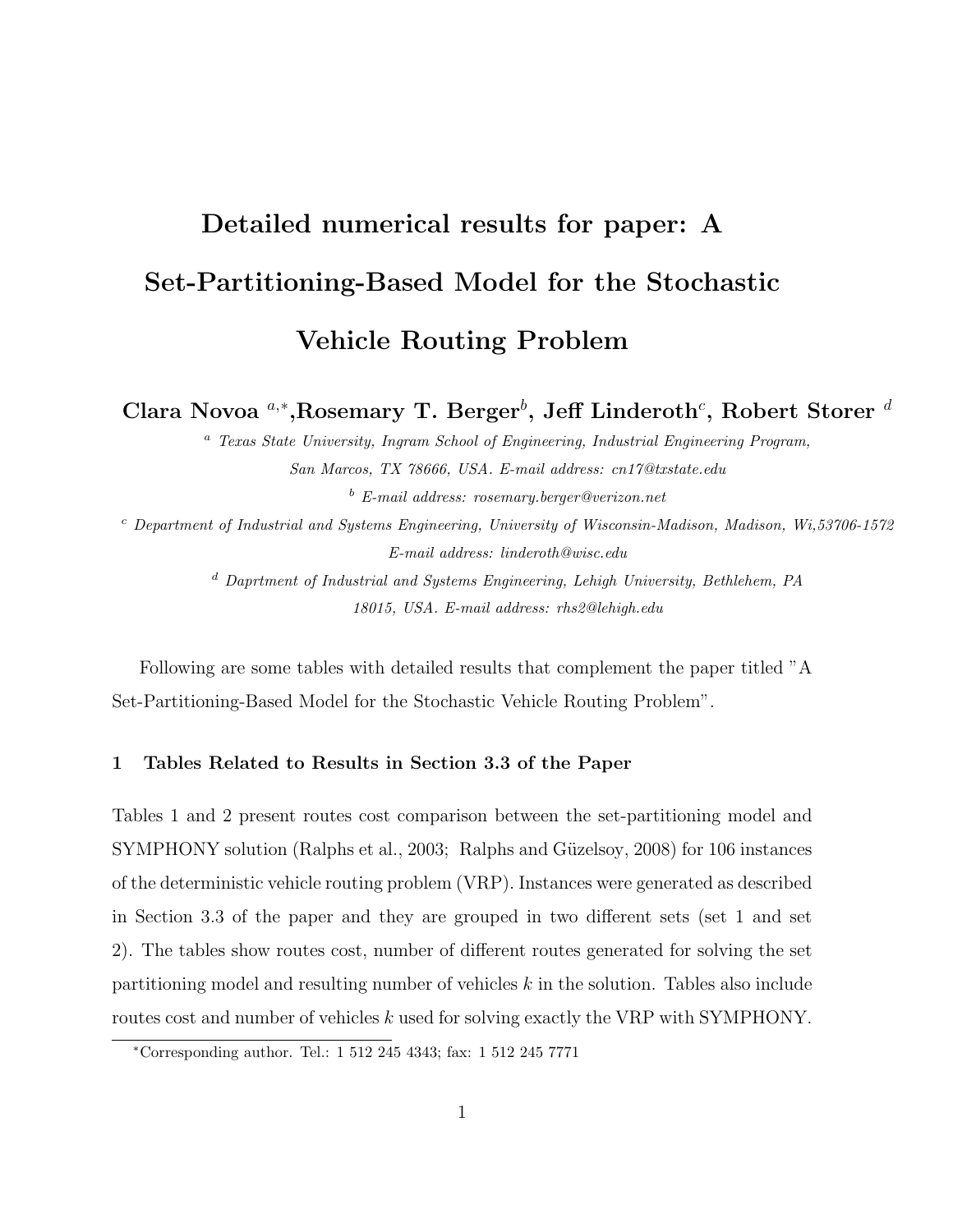The last column in tables 1 and 2 is the percentage of difference in routes cost between the set-partitioning model and SYMPHONY. The number of instances is 58 for set 1 and 48 for set 2. An instance labeled as set1-5r1-9 corresponds to the first replication (r1) (i.e. a particular assignment of geographical locations and demand distributions for each customer) of an instance in set 1 with 5 customers and vehicle capacity of 9.

|                |      | Set Partitioning     |                |          | <b>SYMPHONY</b> |               |
|----------------|------|----------------------|----------------|----------|-----------------|---------------|
| Instance name  | Cost | No. Routes Generated | $\mathbf{k}$   | Cost     | $\mathbf k$     | $%$ Cost diff |
| $set1-5r1-9$   | 3.11 | $\overline{37}$      | $\overline{2}$ | 3.11     | $\overline{2}$  | $0.0\%$       |
| $set1-5r2-9$   | 3.13 | 36                   | $\overline{2}$ | 3.13     | $\sqrt{2}$      | $0.0\%$       |
| $set1-5r3-9$   | 4.11 | 33                   | $\overline{2}$ | 4.11     | $\overline{2}$  | $0.0\%$       |
| $set1-5r4-9$   | 3.42 | 32                   | $\overline{2}$ | 3.42     | $\overline{2}$  | $0.0\%$       |
| $set1-5r5-9$   | 4.51 | 33                   | $\overline{2}$ | 4.50     | $\sqrt{2}$      | $0.0\%$       |
| $set1-5r1-5$   | 4.37 | 18                   | 3              | 4.37     | 3               | $0.0\%$       |
| $set1-5r2-5$   | 4.36 | 15                   | 3              | 4.36     | 3               | $0.0\%$       |
| $set1-5r4-5$   | 5.02 | 11                   | $\overline{4}$ | 5.02     | $\overline{4}$  | $0.0\%$       |
| $set1-8r1-14$  | 4.21 | 189                  | $\overline{2}$ | 4.21     | $\sqrt{2}$      | $0.0\%$       |
| $set1-8r2-14$  | 4.25 | 201                  | $\overline{2}$ | 4.25     | $\overline{2}$  | $0.0\%$       |
| $set1-8r3-14$  | 4.55 | 195                  | $\overline{2}$ | 4.55     | $\overline{2}$  | $0.0\%$       |
| $set1-8r4-14$  | 3.68 | 172                  | $\overline{2}$ | $3.51\,$ | $\sqrt{2}$      | $5.0\%$       |
| $set1-8r5-14$  | 4.36 | 199                  | $\overline{2}$ | 4.36     | $\overline{2}$  | $0.0\%$       |
| $set1-8r1-9$   | 5.22 | 77                   | 3              | 5.22     | 3               | $0.0\%$       |
| $set1-8r2-9$   | 6.00 | $77\,$               | 3              | 6.00     | $\overline{3}$  | $0.0\%$       |
| $set1-8r3-9$   | 5.78 | 82                   | 3              | 5.78     | $\overline{3}$  | $0.0\%$       |
| $set1-8r4-9$   | 4.38 | 75                   | 3              | 4.38     | 3               | $0.0\%$       |
| $set1-8r5-9$   | 5.19 | 78                   | $\mathfrak{Z}$ | 5.19     | $\mathfrak{Z}$  | $0.0\%$       |
| $set1-20r1-91$ | 6.31 | 2543                 | $\overline{2}$ | 6.14     | $\sqrt{2}$      | 2.7%          |
| $set1-20r2-91$ | 5.92 | 3509                 | $\overline{2}$ | 5.90     | $\overline{2}$  | 0.4%          |
| $set1-20r3-91$ | 5.09 | 3699                 | $\overline{2}$ | $5.10\,$ | $\overline{2}$  | $0.0\%$       |
| $set1-20r4-91$ | 5.20 | 3737                 | $\overline{2}$ | 5.12     | $\overline{2}$  | 1.5%          |
| $set1-20r1-58$ | 8.60 | 1347                 | $\overline{4}$ | 8.56     | $\overline{4}$  | $0.6\%$       |
| $set1-20r2-58$ | 7.17 | 2749                 | 3              | 7.17     | $\sqrt{3}$      | $0.0\%$       |
| $set1-20r3-58$ | 6.40 | 1610                 | 3              | 6.36     | 3               | 0.7%          |
| $set1-20r4-58$ | 6.48 | 2100                 | 3              | 6.45     | 3               | $0.6\%$       |
| $set1-20r5-58$ | 7.54 | 1209                 | $\overline{4}$ | 7.54     | $\overline{4}$  | $0.0\%$       |
| set1-30r1-137  | 5.51 | 6275                 | $\overline{2}$ | 5.38     | $\overline{2}$  | $2.3\%$       |
| set1-30r2-137  | 5.76 | 3861                 | $\overline{2}$ | 5.37     | $\overline{2}$  | 7.3%          |
| set1-30r3-137  | 6.48 | 5295                 | $\overline{2}$ | 6.31     | $\overline{2}$  | 2.8%          |

Table 1: Routes Cost Comparison between Set Partitioning Model and SYMPHONY - Instances Set 1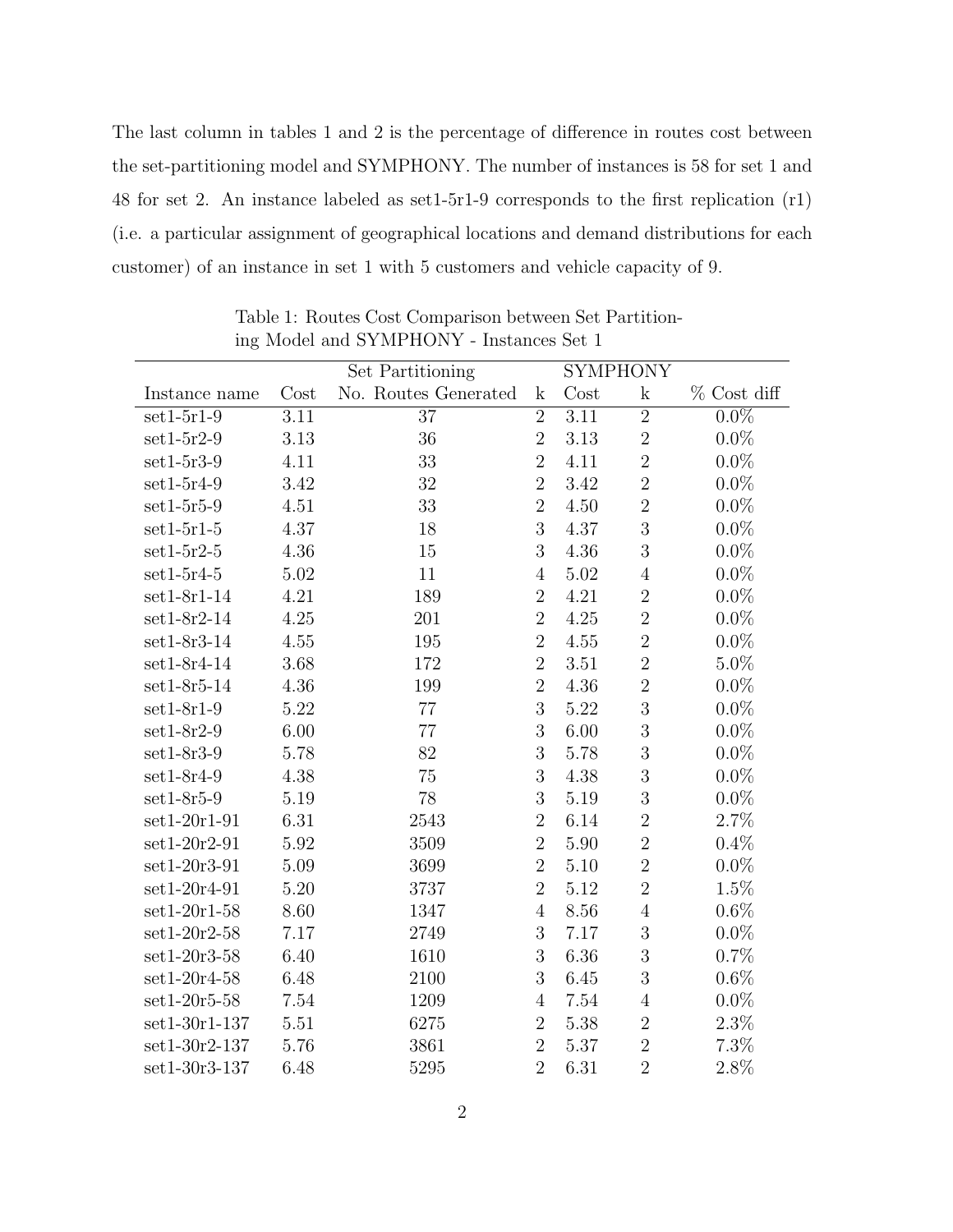|                 |       | Set Partitioning     |                | <b>SYMPHONY</b> |                |                    |
|-----------------|-------|----------------------|----------------|-----------------|----------------|--------------------|
| Instance name   | Cost  | No. Routes Generated | $\mathbf{k}$   | Cost            | $\mathbf k$    | $%$ Cost diff      |
| set1-30r4-137   | 6.00  | 6812                 | $\overline{2}$ | 5.99            | $\overline{2}$ | $0.\overline{1\%}$ |
| set1-30r5-137   | 6.11  | 6071                 | $\overline{2}$ | 6.00            | $\overline{2}$ | 1.7%               |
| $set1-30r1-87$  | 7.04  | 4125                 | 3              | 7.02            | 3              | 0.2%               |
| $set1-30r2-87$  | 7.39  | 2534                 | 3              | 7.19            | 3              | $2.7\%$            |
| $set1-30r3-87$  | 7.94  | 4423                 | $\mathfrak{Z}$ | 7.69            | 3              | $3.3\%$            |
| set1-30r4-87    | 7.46  | 4338                 | 3              | 7.16            | 3              | $4.2\%$            |
| $set1-30r5-87$  | 7.17  | 4880                 | 3              | 7.10            | 3              | $0.9\%$            |
| set1-40r1-183   | 6.95  | 6574                 | $\overline{2}$ | 6.09            | $\overline{2}$ | 14.2%              |
| set1-40r3-183   | 6.40  | 7843                 | $\overline{2}$ | 6.16            | $\overline{2}$ | 4.0%               |
| set1-40r4-183   | 6.86  | 7832                 | $\overline{2}$ | 6.47            | $\overline{2}$ | $6.0\%$            |
| set1-40r5-183   | 7.06  | 7417                 | $\overline{2}$ | 6.94            | $\overline{2}$ | 1.7%               |
| $set1-40r1-116$ | 7.43  | 5871                 | 3              | 6.96            | 3              | $6.7\%$            |
| $set1-40r2-116$ | 8.36  | 4378                 | $\overline{4}$ | 7.96            | $\overline{4}$ | $5.0\%$            |
| set1-40r3-116   | 7.77  | 6735                 | 3              | 7.62            | 3              | $2.0\%$            |
| set1-40r4-116   | 7.90  | 7231                 | 3              | 7.75            | 3              | 1.9%               |
| $set1-40r5-116$ | 8.32  | 5253                 | 3              | 8.08            | 3              | $2.9\%$            |
| set1-60r1-274   | 7.51  | 16475                | $\overline{2}$ | 6.71            | $\overline{2}$ | 11.9%              |
| set1-60r2-274   | 8.83  | 6523                 | 3              | 8.12            | 3              | 8.8%               |
| set1-60r1-175   | 8.40  | 7797                 | 3              | 7.81            | 3              | 7.6%               |
| $set1-60r2-175$ | 10.18 | 6356                 | $\overline{4}$ | 9.72            | $\overline{4}$ | 4.7%               |
| set1-60r3-175   | 8.77  | 7053                 | $\mathfrak{Z}$ | 8.65            | 3              | 1.4%               |
| $set1-60r5-175$ | 8.65  | 6109                 | 3              | 8.38            | 3              | $3.2\%$            |
| $set1-20r5-91$  | 5.21  | 2352                 | $\overline{2}$ | 5.14            | $\overline{2}$ | $1.3\%$            |
| set1-40r2-183   | 6.90  | 5481                 | $\overline{2}$ | 6.40            | $\overline{2}$ | 7.8%               |
| set1-60r3-274   | 8.16  | 7415                 | 3              | 7.46            | $\overline{2}$ | $9.4\%$            |
| set1-60r4-274   | 7.56  | 17292                | $\mathfrak{Z}$ | 6.87            | $\overline{2}$ | 10.0%              |
| set1-60r5-274   | 8.28  | 13897                | 3              | 6.95            | $\overline{2}$ | 19.2%              |
| set1-60r4-175   | 8.38  | 7687                 | 3              | 8.19            | 3              | $2.3\%$            |

Table 1: Routes Cost Comparison between Set Partitioning Model and SYMPHONY - Instances Set 1(continued)

Table 2: Routes Cost Comparison between Set Partitioning Model and SYMPHONY - Instances Set 2

|               | Set Partitioning |                      |              | <b>SYMPHONY</b> |  |               |
|---------------|------------------|----------------------|--------------|-----------------|--|---------------|
| Instance name | Cost             | No. Routes Generated | $\mathbf{k}$ | Cost            |  | $%$ Cost diff |
| $set2-5r1-9$  | 4.37             | 20                   |              | 4.37            |  | $0.0\%$       |
| $set2-5r2-9$  | 4.36             | 14                   |              | 4.36            |  | $0.0\%$       |
| $set2-5r3-9$  | 6.67             |                      |              | 6.67            |  | $0.0\%$       |
| $set2-5r4-9$  | 5.02             |                      |              | 5.02            |  | $0.0\%$       |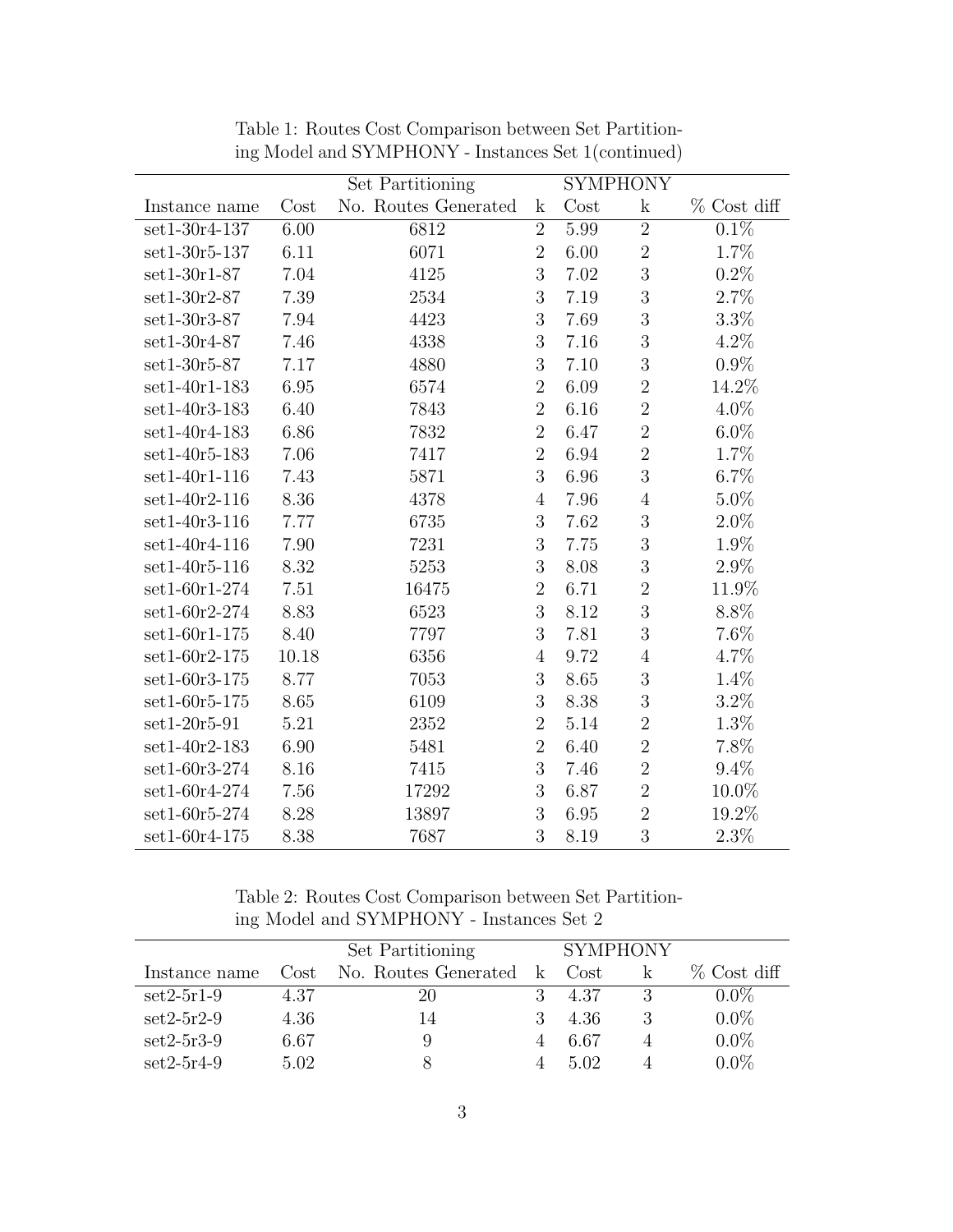|                 |       | Set Partitioning     |                |       | <b>SYMPHONY</b>          |                    |  |
|-----------------|-------|----------------------|----------------|-------|--------------------------|--------------------|--|
| Instance name   | Cost  | No. Routes Generated | $\mathbf k$    | Cost  | $\mathbf k$              | % Cost diff        |  |
| $set2-5r5-9$    | 7.26  | 8                    | $\overline{4}$ | 7.26  | $\overline{4}$           | $\overline{0.0\%}$ |  |
| $set2-8r1-13$   | 6.43  | 40                   | $\overline{4}$ | 6.43  | $\overline{4}$           | $0.0\%$            |  |
| $set2-8r2-13$   | 7.46  | 42                   | $\overline{4}$ | 7.46  | $\overline{4}$           | $0.0\%$            |  |
| $set2-8r3-13$   | 6.59  | 45                   | $\overline{4}$ | 6.59  | $\,4\,$                  | $0.0\%$            |  |
| $set2-8r4-13$   | 5.06  | $45\,$               | $\overline{4}$ | 5.06  | $\overline{4}$           | $0.0\%$            |  |
| $set2-8r5-13$   | 6.49  | 37                   | $\overline{4}$ | 6.50  | $\overline{4}$           | $0.0\%$            |  |
| $set2-8r1-10$   | 6.75  | 29                   | $\overline{4}$ | 6.75  | $\overline{4}$           | $0.0\%$            |  |
| $set2-8r2-10$   | 8.86  | 28                   | $\overline{5}$ | 8.86  | $\overline{5}$           | $0.0\%$            |  |
| $set2-20r1-60$  | 9.32  | 1259                 | $\overline{4}$ | 9.25  | $\,4\,$                  | 0.7%               |  |
| $set2-20r2-60$  | 7.29  | 2201                 | 3              | 7.29  | $\overline{3}$           | $0.0\%$            |  |
| $set2-20r3-60$  | 6.36  | 1352                 | 3              | 6.36  | 3                        | $0.0\%$            |  |
| $set2-20r4-60$  | 6.78  | 1659                 | $\overline{4}$ | 6.78  | $\overline{4}$           | $0.0\%$            |  |
| $set2-20r5-60$  | 8.01  | 1079                 | $\overline{4}$ | 7.88  | $\overline{4}$           | 1.7%               |  |
| $set2-20r1-45$  | 10.92 | 635                  | $\overline{5}$ | 10.89 | $\overline{5}$           | 0.3%               |  |
| $set2-20r2-45$  | 8.95  | 1379                 | $\overline{4}$ | 8.95  | $\overline{4}$           | $0.0\%$            |  |
| $set2-20r3-45$  | 7.68  | 775                  | $\overline{4}$ | 7.68  | $\overline{4}$           | $0.0\%$            |  |
| $set2-20r5-45$  | 9.85  | 544                  | $\overline{5}$ | 9.81  | $\mathbf 5$              | 0.4%               |  |
| $set2-30r1-90$  | 7.62  | 3832                 | $\overline{4}$ | 7.44  | $\overline{4}$           | 2.4%               |  |
| $set2-30r3-90$  | 7.97  | 4274                 | 3              | 7.73  | $\mathfrak{Z}$           | 3.1%               |  |
| $set2-30r5-90$  | 7.38  | 4103                 | $\mathfrak{Z}$ | 7.31  | $\overline{3}$           | $1.1\%$            |  |
| $set2-30r1-68$  | 9.11  | 2286                 | $\overline{5}$ | 8.84  | $\overline{5}$           | $3.0\%$            |  |
| $set2-30r2-68$  | 9.04  | 2294                 | $\overline{4}$ | 9.04  | $\overline{4}$           | $0.1\%$            |  |
| $set2-30r3-68$  | 9.41  | 2972                 | $\overline{4}$ | 9.29  | $\,4\,$                  | 1.3%               |  |
| $set2-30r5-68$  | 8.81  | 3249                 | $\overline{4}$ | 8.52  | $\overline{4}$           | 3.4%               |  |
| $set2-40r1-120$ | 7.74  | 2921                 | 3              | 7.23  | $\mathfrak{Z}$           | $7.0\%$            |  |
| $set2-40r2-120$ | 8.90  | 3612                 | $\overline{4}$ | 8.54  | $\,4\,$                  | 4.3%               |  |
| set2-40r3-120   | 7.92  | 6197                 | 3              | 7.66  | $\sqrt{3}$               | $3.4\%$            |  |
| $set2-40r5-120$ | 9.59  | 2829                 | $\overline{4}$ | 9.24  | $\,4\,$                  | 3.8%               |  |
| $set2-40r1-90$  | 8.95  | 4432                 | $\overline{4}$ | 8.36  | $\overline{4}$           | 7.0%               |  |
| $set2-40r2-90$  | 10.43 | 1497                 | 5              | 10.09 | 5                        | $3.3\%$            |  |
| $set2-40r3-90$  | 9.18  | 4639                 | $\overline{4}$ | 9.18  | $\,4\,$                  | 0.1%               |  |
| $set2-40r5-90$  | 11.49 | 3823                 | $\overline{5}$ | 10.96 | $\bf 5$                  | 4.9%               |  |
| $set2-60r1-180$ | 9.24  | 6664                 | $\mathfrak{Z}$ | 7.91  | 3                        | 16.9%              |  |
| $set2-60r5-180$ | 9.34  | 5319                 | $\overline{4}$ | 8.47  | $\mathfrak{Z}$           | 10.3%              |  |
| $set2-60r2-135$ | 11.89 | 5811                 | $\overline{5}$ | 11.73 | $\boldsymbol{6}$         | 1.3%               |  |
| $set2-8r3-10$   | 8.28  | 29                   | $\overline{5}$ |       |                          |                    |  |
| $set2-8r4-10$   | 5.32  | 29                   | $\bf 5$        |       | $\overline{\phantom{a}}$ | $\blacksquare$     |  |

Table 2: Routes Cost Comparison between Set Partitioning Model and SYMPHONY - Instances Set 2 (continued)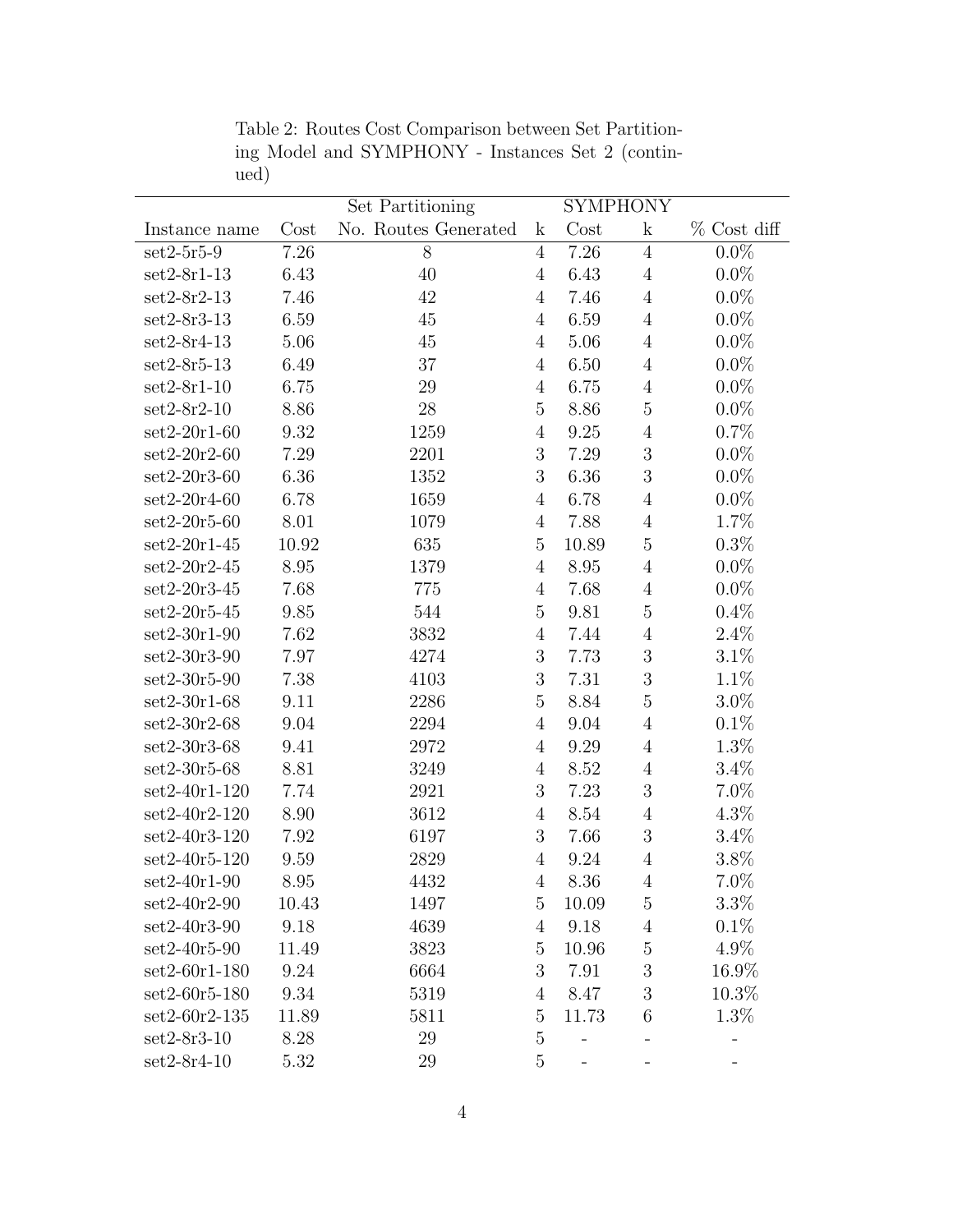|                 |       | Set Partitioning     |                | SYMPHONY |             |             |
|-----------------|-------|----------------------|----------------|----------|-------------|-------------|
| Instance name   | Cost  | No. Routes Generated | k              | $\cos t$ | $\mathbf k$ | % Cost diff |
| $set2-8r5-10$   | 7.39  | 27                   | 5              |          |             |             |
| $set2-20r4-45$  | 8.19  | 974                  | $\overline{5}$ |          |             |             |
| $set2-30r2-90$  | 7.30  | 2804                 | 3              | 7.28     | 3           | $0.2\%$     |
| $set2-30r4-90$  | 7.88  | 3658                 | 3              | 7.60     | 3           | 3.7%        |
| $set2-30r4-68$  | 9.28  | 1606                 | 4              | 9.14     | 4           | 1.5%        |
| $set2-40r4-120$ | 8.40  | 5649                 | 3              | 7.82     | 3           | 7.5%        |
| $set2-40r4-90$  | 9.72  | 5145                 | 4              | 9.44     | 4           | $3.0\%$     |
| $set2-60r2-180$ | 10.10 | 6151                 | $\overline{4}$ | 9.90     | 4           | $2.0\%$     |
| $set2-60r3-180$ | 9.10  | 6392                 | 3              | 8.67     | 3           | $4.9\%$     |
| $set2-60r4-180$ | 8.73  | 6822                 | 4              | 8.19     | 3           | $6.7\%$     |
| $set2-60r4-135$ | 9.89  | 6090                 | 4              | 9.98     | 5           | $-0.9\%$    |
| $set2-60r1-135$ | 9.79  | 6556                 | 4              |          |             |             |
| $set2-60r3-135$ | 11.10 | 5795                 | $\overline{4}$ |          |             |             |
| $set2-60r5-135$ | 11.69 | 5053                 | 6              |          |             |             |

Table 2: Routes Cost Comparison between Set Partitioning Model and SYMPHONY - Instances Set 2 (continued)

## 2 Tables Related to Section 4.2 of the Paper

Table 3 summarizes statistical results from an Analysis of Variance (ANOVA) procedure for comparing the *implementation cost* of the route plans generated by the stochastic setpartitioning based model with extended recourse (SP-ER), the stochastic set-partitioning based model with traditional recourse (SP-TR), and a deterministic VRP model that employs the expected customer demands (VRP). More details about the comparison and the two experiments performed are in Section 4.2 of the paper. Again, the solution to the VRP model is produced by the SYMPHONY branch and cut implementation described in Ralphs et al. (2003).

The models comparison is in terms of total cost (i.e.first plus second stage costs). To estimate the cost of a route plan from any of the models, 1000 demand scenarios are randomly generated for each instance. The base effect selected for the ANOVA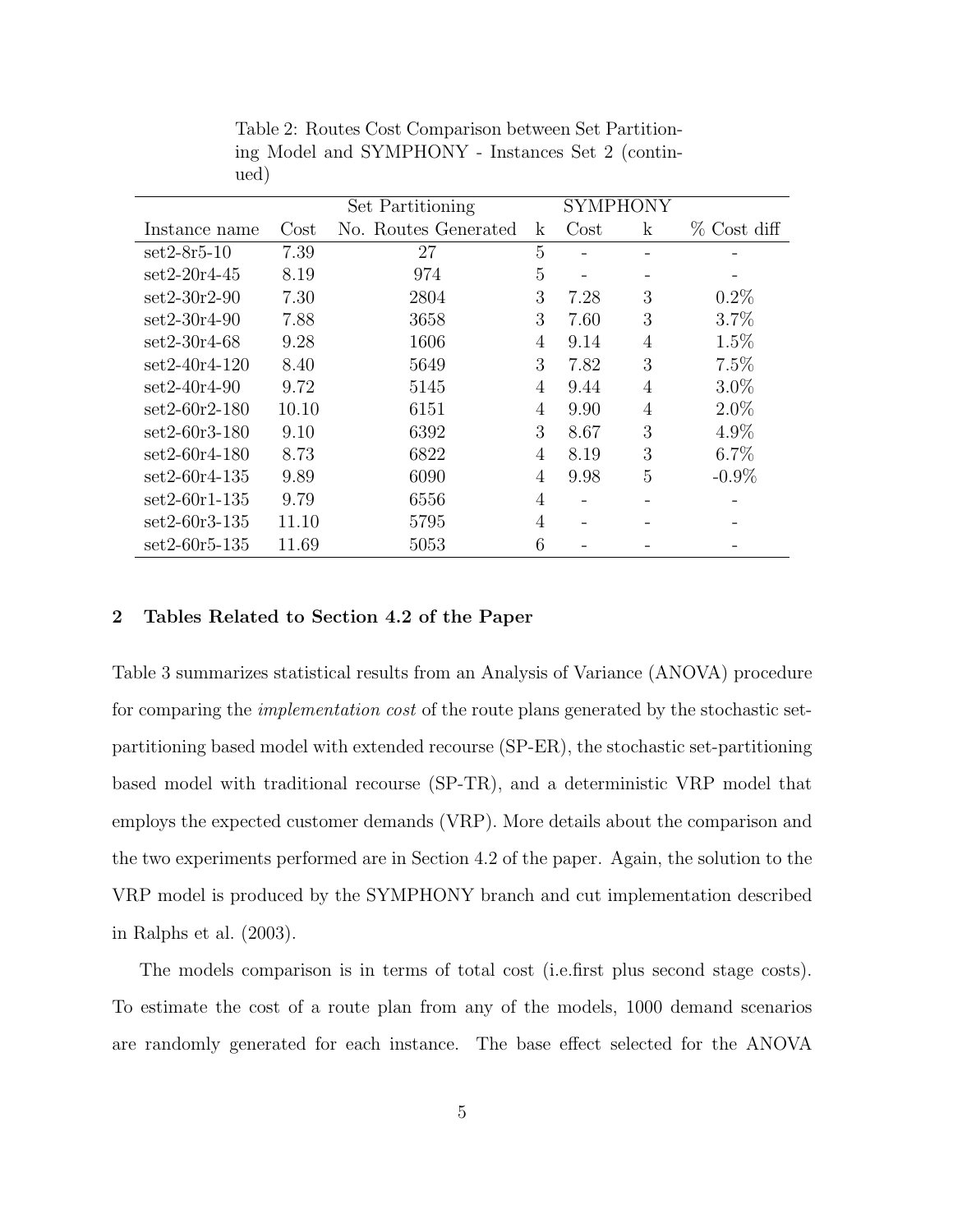comparison is the deterministic VRP solved with SYMPHONY and it is notated as (- ). The relative percentages of change in cost vs. SYMPHONY presented in Table 3 result from dividing the absolute effects over the average cost computed over all the 36 instances studied. In experiment 1 (23 instances), SP-ER performs about the same as SP-TR and better than SYMPHONY. Instances in experiment 1 leave several customers unserved per route so completions occur sparingly while extra-trips are the preferred recourse actions. In experiment 2 (13 instances), SP-ER performs better than both SP-TR and SYMPHONY. In these instances, routes complete successfully the few unserved customers left avoiding extra-trips. Results from both experiments encourage the use of SP-ER over deterministic models for solving VRP's with stochastic demands.

Table 3: ANOVA results

| Feature                         |           | Experiment 1 Experiment 2 |
|---------------------------------|-----------|---------------------------|
| Number of Observations          | 69000     | 39000                     |
| Average Total Cost              | 8.18      | 23.59                     |
| Absolute Effects:               |           |                           |
| $SP-ER$                         | $-0.2507$ | $-0.5176$                 |
| $SP-TR$                         | $-0.2237$ | 0.6469                    |
| <b>SYMPHONY</b>                 | $(-)$     | $-$                       |
| Relative $%$ of change in cost: |           |                           |
| % SP-ER vs. SYMPHONY            | $-3.06\%$ | $-2.19\%$                 |
| % SP-ER vs. SP-TR               | $-0.33%$  | $-4.94\%$                 |
| % SP-TR vs. SYMPHONY            | $-2.73%$  | 2.74%                     |

Tables 4 and 5 show detailed results for each model and instance. The results are the average implementation costs (fist stage plus second stage cost), number of routes in the first-stage solution, and filling coefficient  $f = \frac{\sum_{i=1}^n \mathbb{E}[d_i]}{kQ}$ . In the previous formula, k represents number of vehicles in the solution,  $d_i$  is the demand for customer  $i, n$  is the total number of customers in the instance, and  $Q$  is the vehicle capacity. The filling coefficient represents the amount of expected demand relative to total vehicle capacity. Values of f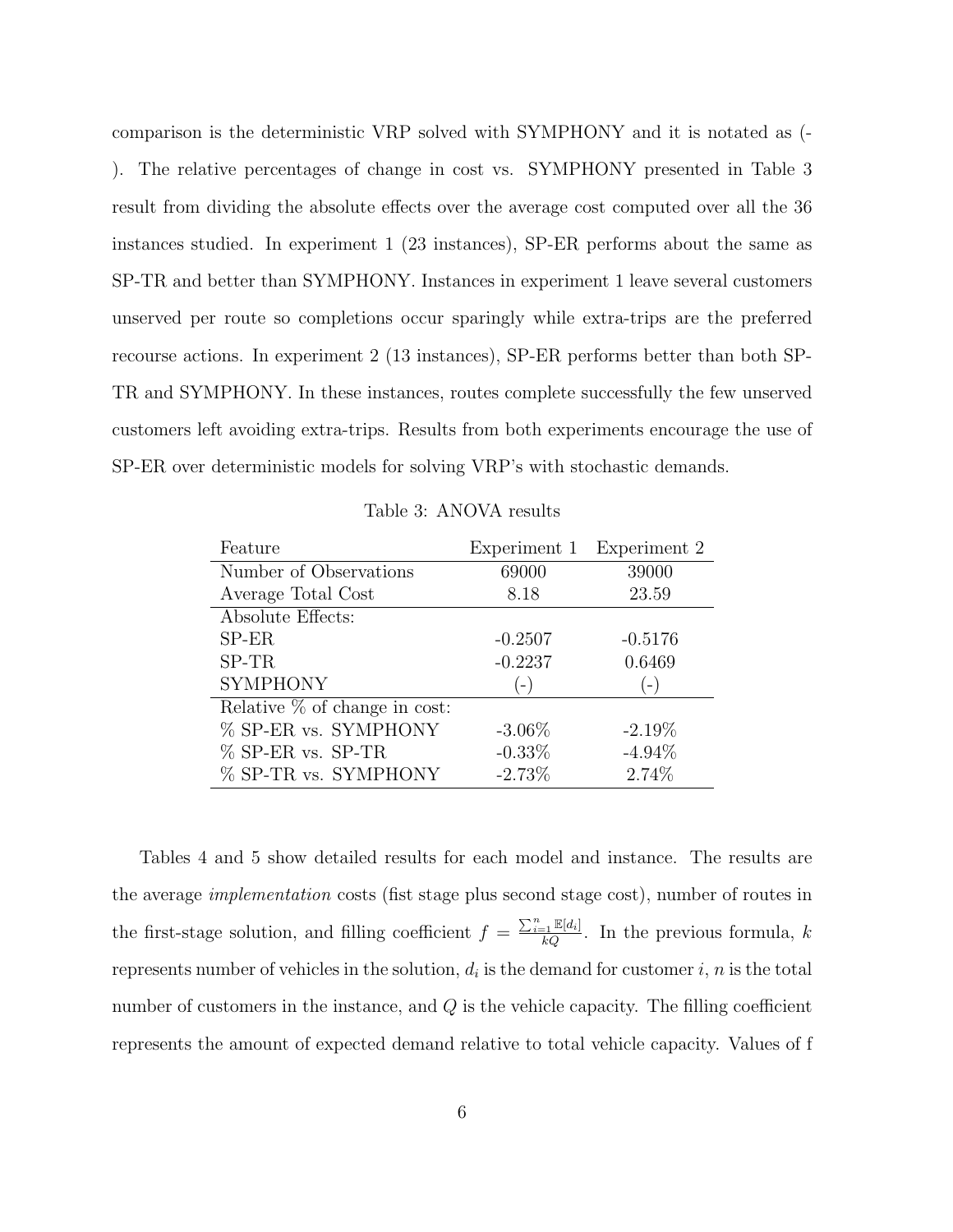near to one indicate that the instance has a considerable probability of failure. The last two columns in the tables present the percentage difference in average total cost for SP-ER vs. SYMPHONY and for SP-ER vs. SP-TR. We recall that the average cost is taken over 1000 simulation replicates by instance and model type and that an instance labeled as exper1-8r2-9 corresponds to the second replication (r2) (i.e. a particular assignment of geographical locations and demand distributions for each customer) of an instance in experiment 1 with 8 customers and vehicle capacity of 9.

The results in Table 4 show that SP-ER ranks as the model with the lowest total cost in 16 out of the 23 instances tested (69.6%) in experiment 1. The results in Table 5 show that SP-ER ranks as the model with the lowest total cost in 12 out of the 13 instances tested (92.3%) in experiment 2.

|                 |                |                |                 | $SP-ER$ vs.     |           |
|-----------------|----------------|----------------|-----------------|-----------------|-----------|
| Instance        | $SP-TR$        | $SP-ER$        | <b>SYMPHONY</b> | <b>SYMPHONY</b> | $SP-TR$   |
| $exper1-5r3-5$  | 7.14           | 7.21           | 7.16            | 0.68%           | $0.92\%$  |
|                 | $\overline{4}$ | 4              | $\overline{4}$  |                 |           |
|                 | 0.80           | 0.80           | 0.80            |                 |           |
| $exper1-5r4-5$  | 5.32           | 5.42           | 5.32            | 1.84\%          | 1.87%     |
|                 | 4              | 4              | 4               |                 |           |
|                 | 0.75           | 0.75           | 0.75            |                 |           |
| $exper1-5r5-5$  | 7.75           | 7.75           | 7.75            | $0.00\%$        | $-0.01%$  |
|                 | $\overline{4}$ | $\overline{4}$ | $\overline{4}$  |                 |           |
|                 | 0.80           | 0.80           | 0.80            |                 |           |
| $exper1-8r2-9$  | 6.86           | 6.65           | 6.78            | $-1.94\%$       | $-2.98\%$ |
|                 | 3              | 3              | 3               |                 |           |
|                 | 0.89           | 0.89           | 0.89            |                 |           |
| $exper2-8r3-10$ | 9.56           | 9.32           | 10.29           | $-9.48\%$       | $-2.53\%$ |
|                 | $\overline{5}$ | 5              | $\overline{4}$  |                 |           |
|                 | 0.78           | 0.78           | 0.98            |                 |           |
| $exper2-8r3-13$ | 7.33           | 7.16           | 7.21            | $-0.66%$        | $-2.23\%$ |
|                 | $\overline{4}$ | $\overline{4}$ | $\overline{4}$  |                 |           |
|                 | 0.75           | 0.75           | 0.75            |                 |           |
| $exper2-8r4-10$ | 6.58           | 6.59           | 7.48            | $-11.96\%$      | $0.04\%$  |
|                 | 5              | 5              | 4               |                 |           |

Table 4: Detailed Numerical Results for Experiment 1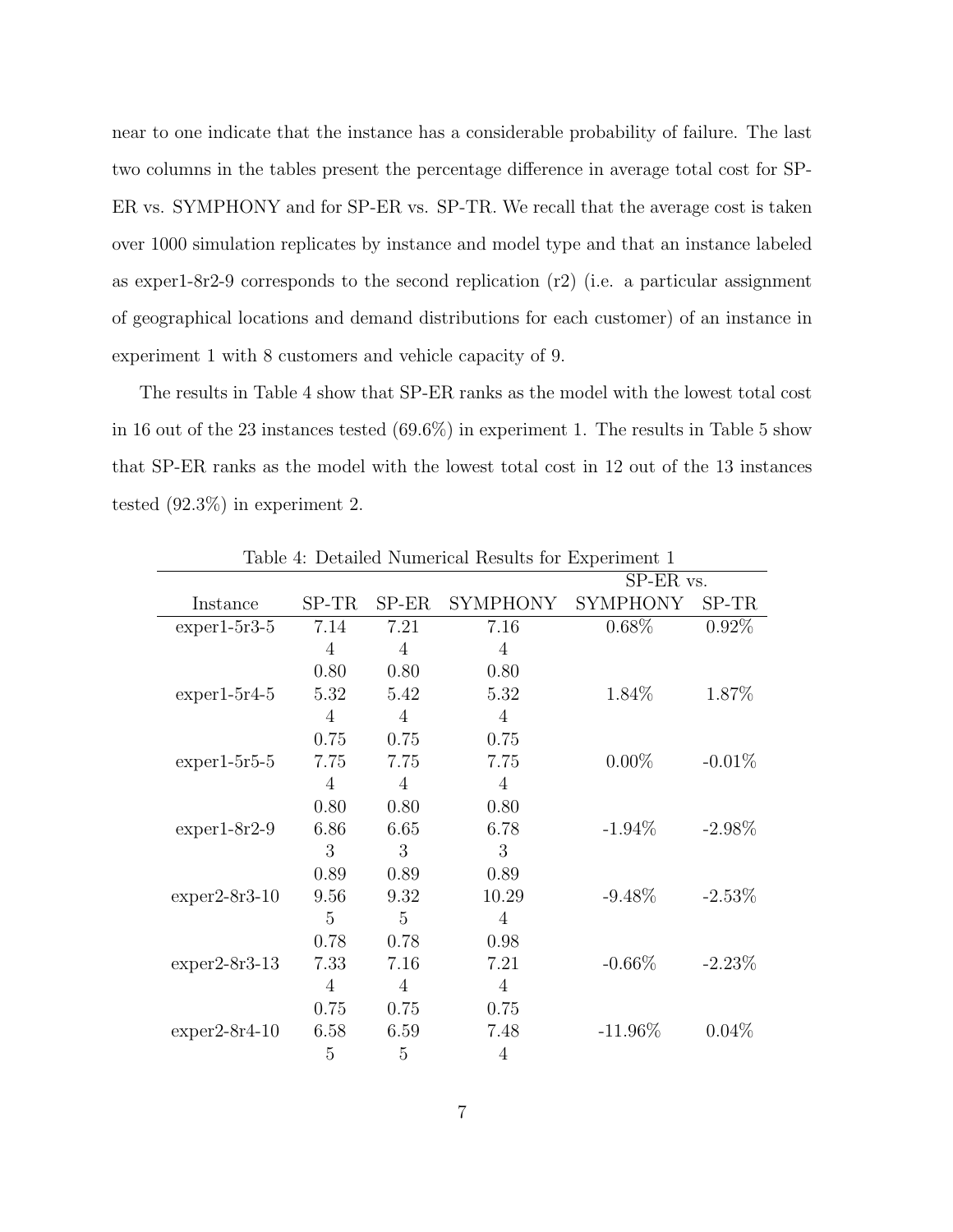| (commutation)    |                |                |                 | SPER vs.        |           |  |
|------------------|----------------|----------------|-----------------|-----------------|-----------|--|
| Instance         | SP-TR          | $SP-ER$        | <b>SYMPHONY</b> | <b>SYMPHONY</b> | SP-TR     |  |
|                  | 0.80           | 0.80           | 1.00            |                 |           |  |
| $exper2-8r5-10$  | 8.93           | 8.82           | 9.85            | $-10.44\%$      | $-1.14%$  |  |
|                  | $\overline{5}$ | $\overline{5}$ | $\overline{4}$  |                 |           |  |
|                  | 0.80           | 0.80           | 1.00            |                 |           |  |
| $exper1-20r1-58$ | 9.10           | 9.61           | 9.26            | 3.73%           | 5.55%     |  |
|                  | $\overline{4}$ | $\overline{4}$ | $\overline{4}$  |                 |           |  |
|                  | 0.75           | 0.75           | 0.75            |                 |           |  |
| $exper1-20r1-91$ | 6.74           | 6.72           | 6.72            | $-0.08%$        | $-0.42%$  |  |
|                  | $\overline{2}$ | 3              | $\overline{2}$  |                 |           |  |
|                  | 0.96           | 0.64           | 0.96            |                 |           |  |
| $exper1-20r2-58$ | 7.49           | 7.43           | 7.58            | $-1.98\%$       | $-0.85%$  |  |
|                  | 3              | 3              | 3               |                 |           |  |
|                  | 0.72           | 0.72           | 0.72            |                 |           |  |
| $exper1-20r4-58$ | 6.74           | 6.72           | 7.24            | $-7.26%$        | $-0.43%$  |  |
|                  | 3              | 3              | 3               |                 |           |  |
|                  | 0.93           | 0.93           | 0.93            |                 |           |  |
| $exper1-20r5-58$ | 8.14           | 8.49           | 8.00            | 6.12%           | 4.30\%    |  |
|                  | $\overline{4}$ | $\overline{4}$ | $\overline{4}$  |                 |           |  |
|                  | 0.78           | 0.78           | 0.78            |                 |           |  |
| $exper2-20r1-45$ | 12.09          | 11.74          | 11.86           | $-0.97\%$       | $-2.87\%$ |  |
|                  | 5              | $\overline{5}$ | $\overline{5}$  |                 |           |  |
|                  | 0.87           | 0.87           | 0.87            |                 |           |  |
| $exper2-20r1-60$ | 9.70           | 9.62           | 10.23           | $-5.94\%$       | $-0.78\%$ |  |
|                  | $\overline{4}$ | $\overline{4}$ | $\overline{4}$  |                 |           |  |
|                  | 0.81           | 0.81           | 0.81            |                 |           |  |
| $exper2-20r2-60$ | 7.63           | 7.78           | 8.12            | $-4.18\%$       | $2.03\%$  |  |
|                  | 3              | 3              | 3               |                 |           |  |
|                  | 0.81           | 0.81           | 0.81            |                 |           |  |
| $exper2-20r3-45$ | 8.34           | 8.44           | 8.48            | $-0.46\%$       | $1.19\%$  |  |
|                  | $\overline{4}$ | $\overline{4}$ | $\overline{4}$  |                 |           |  |
|                  | 0.92           | 0.92           | 0.92            |                 |           |  |
| $exper2-20r3-60$ | 6.95           | 6.77           | 6.94            | $-2.42\%$       | $-2.52\%$ |  |
|                  | 3              | 3              | 3               |                 |           |  |
|                  | 0.92           | 0.92           | 0.92            |                 |           |  |
| $exper2-20r4-45$ | 8.90           | 8.85           | 10.02           | $-11.70\%$      | $-0.58\%$ |  |
|                  | $\overline{5}$ | $\overline{5}$ | $\overline{4}$  |                 |           |  |
|                  | 0.80           | 0.80           | 1.00            |                 |           |  |
| $exper2-20r5-45$ | 10.59          | 10.51          | 10.90           | $-3.54\%$       | $-0.70\%$ |  |

Table 4: Detailed Numerical Results for Experiment 1 (continuation)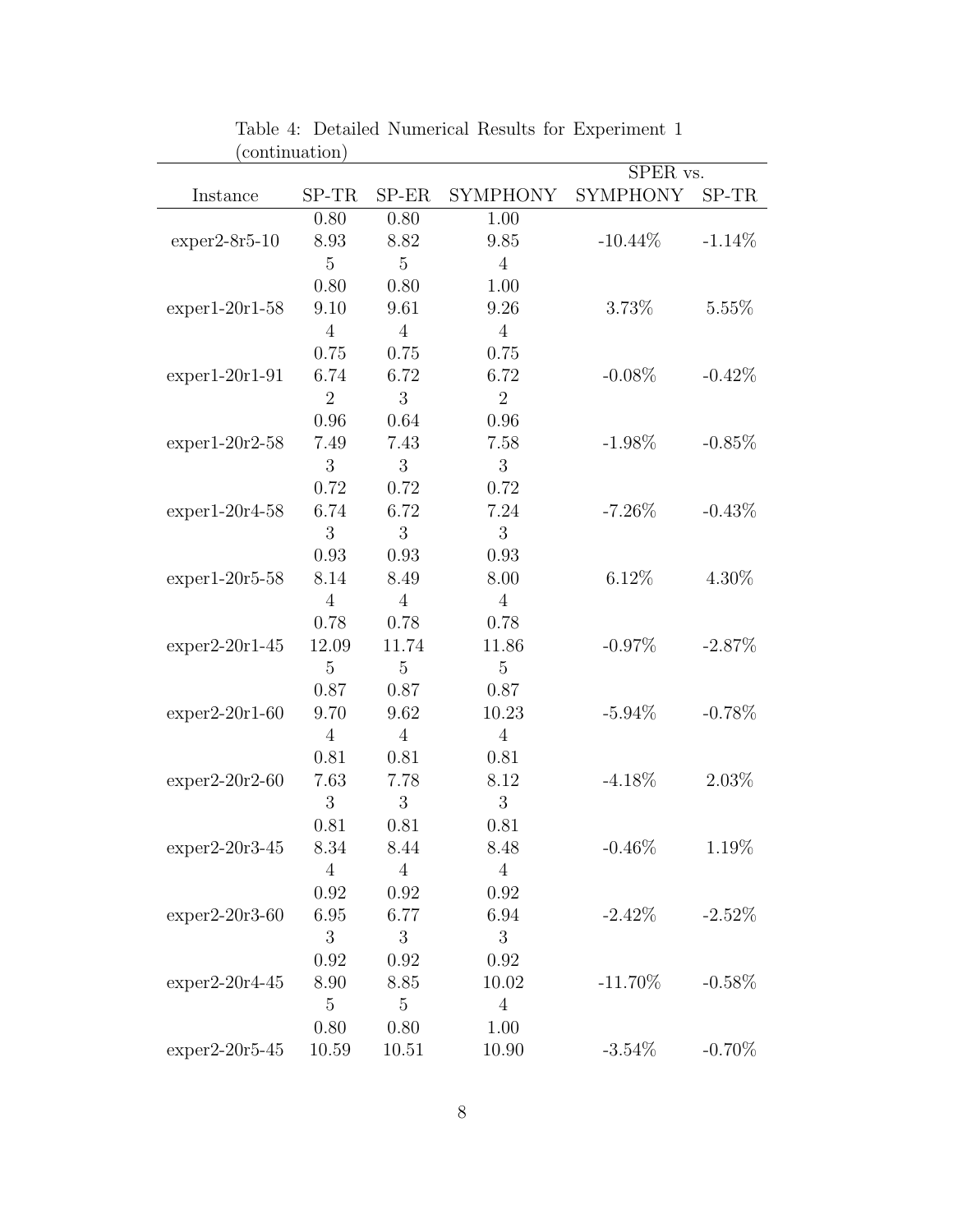|                  | communication |         |                 |                 |           |
|------------------|---------------|---------|-----------------|-----------------|-----------|
|                  |               |         |                 | SPER vs.        |           |
| Instance         | $SP-TR$       | $SP-ER$ | <b>SYMPHONY</b> | <b>SYMPHONY</b> | SP-TR     |
|                  | 5             | 5       | 5               |                 |           |
|                  | 0.89          | 0.89    | 0.89            |                 |           |
| $exper2-20r5-60$ | 8.56          | 8.36    | 8.56            | $-2.31\%$       | $-2.37\%$ |
|                  | 4             | 4       | 4               |                 |           |
|                  | 0.83          | 0.83    | 0.83            |                 |           |
| $exper1-30r3-87$ | 8.20          | 8.26    | 8.13            | 1.59%           | $0.69\%$  |
|                  | 3             | 3       | 3               |                 |           |
|                  | 0.86          | 0.86    | 0.86            |                 |           |
| $exper2-30r5-90$ | 7.89          | 7.69    | 7.79            | $-1.21\%$       | $-2.51\%$ |
|                  | 3             | 3       | 3               |                 |           |
|                  | 0.83          | 0.83    | 0.83            |                 |           |

Table 4: Detailed Numerical Results for Experiment 1 (continuation)

| Table 5: Detailed Numerical Results for Experiment 2 |                |                |                 |                 |           |  |
|------------------------------------------------------|----------------|----------------|-----------------|-----------------|-----------|--|
|                                                      |                |                |                 | SP-ER vs.       |           |  |
| Instance                                             | $SP-TR$        | $SP-ER$        | <b>SYMPHONY</b> | <b>SYMPHONY</b> | SP-TR     |  |
| $exper1-8r1-6$                                       | 8.43           | 7.93           | 8.27            | $-4.12\%$       | $-5.85%$  |  |
|                                                      | $\overline{4}$ | 5              | $\overline{4}$  |                 |           |  |
|                                                      | 1.00           | 0.80           | 1.00            |                 |           |  |
| $exper1-8r5-6$                                       | 8.77           | 8.66           | 8.43            | 2.79%           | $-1.20\%$ |  |
|                                                      | 5              | $\overline{5}$ | 5               |                 |           |  |
|                                                      | 0.80           | 0.80           | 0.80            |                 |           |  |
| $exper1-20r1-16$                                     | 27.59          | 26.70          | 26.84           | $-0.51%$        | $-3.23\%$ |  |
|                                                      | 13             | 13             | 13              |                 |           |  |
|                                                      | 0.84           | 0.84           | 0.84            |                 |           |  |
| $exper1-20r3-16$                                     | 17.02          | 16.34          | 16.67           | $-1.98\%$       | $-4.00\%$ |  |
|                                                      | 10             | 10             | 11              |                 |           |  |
|                                                      | 0.91           | 0.91           | 0.82            |                 |           |  |
| $exper1-20r4-16$                                     | 19.94          | 18.73          | 18.86           | $-0.69\%$       | $-6.04\%$ |  |
|                                                      | 12             | 11             | 11              |                 |           |  |
|                                                      | 0.84           | 0.92           | 0.92            |                 |           |  |
| $exper1-20r5-16$                                     | 24.68          | 23.56          | 24.03           | $-1.94\%$       | $-4.52\%$ |  |
|                                                      | 13             | 12             | 13              |                 |           |  |
|                                                      | 0.87           | 0.94           | 0.87            |                 |           |  |
| $exper2-20r1-18$                                     | 27.86          | 27.03          | 27.26           | $-0.86\%$       | $-2.99\%$ |  |
|                                                      | 13             | 13             | 14              |                 |           |  |
|                                                      | 0.83           | 0.83           | 0.77            |                 |           |  |
| $exper2-20r3-18$                                     | 17.20          | 16.67          | 17.19           | $-3.04\%$       | $-3.09\%$ |  |